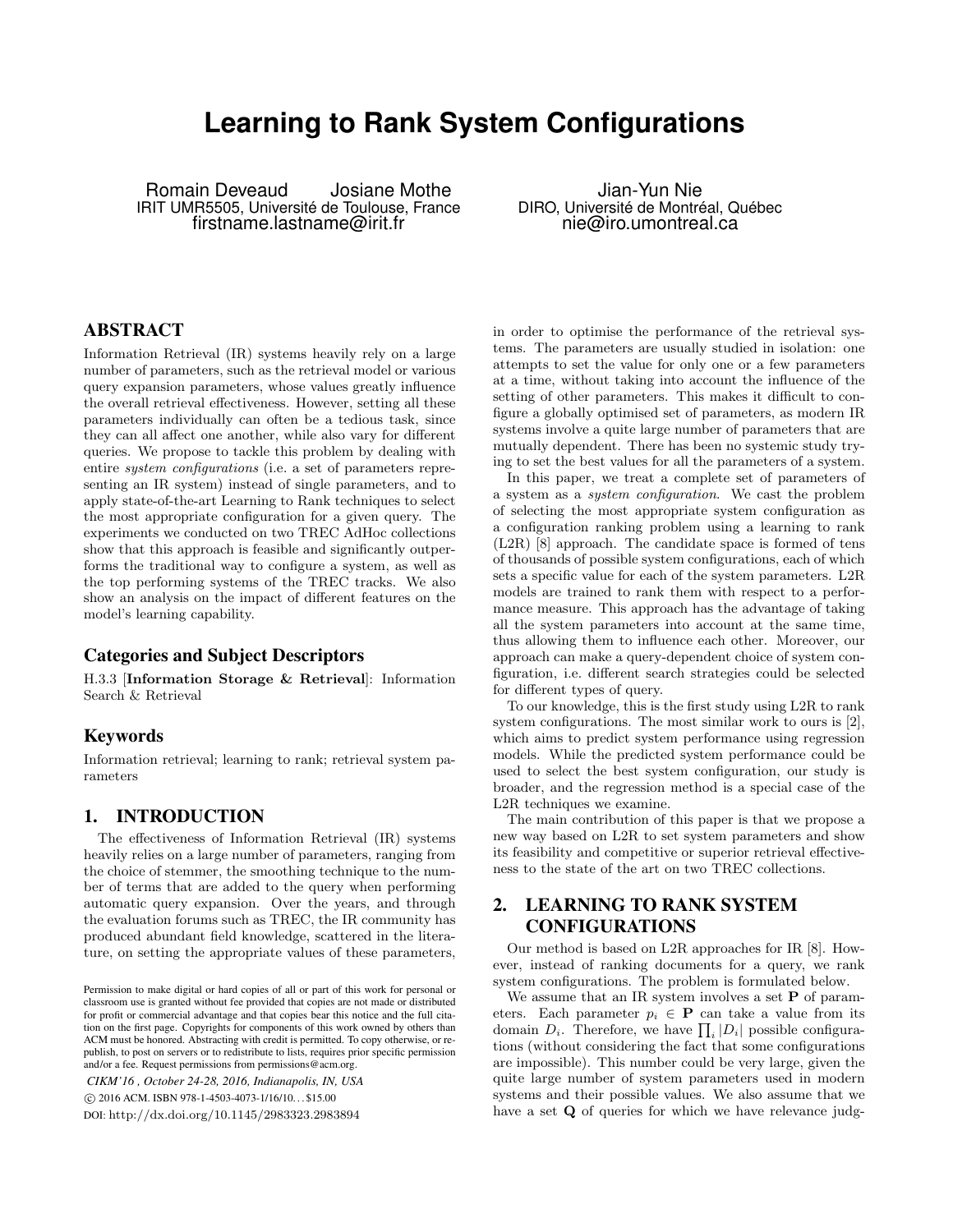ments on a document collection, which can be used to generate training examples for L2R models: for each possible configuration  $c_i \in \mathbb{C}$ , where  $\mathbb{C}$  is the space of all configurations, we generate a measure in the IR performance metric (such as MAP, P@n, etc.) for the pair  $(q_k, c_j)$ . Our goal is to rank the possible configurations for a new query  $q$  such that the best ranked system configuration could lead to the best performance.

A L2R model is based on a set of features defined on  $(q_k,$  $c_i$ ). Usually, in L2R approaches, the features are related to the query, the document (and sometimes the document collection), as well as the relationships between them. In this work, we define features in a similar way, by computing features related to the query  $q_k$  and to the configuration  $c_j$ . Our primary goal in this paper is to test the feasibility of L2R approaches for setting system configurations.

We consider a set of common system parameters (see Table 1): 1 parameter for retrieval model and 4 parameters for pseudo-relevance feedback. Notice that these parameters are all for retrieval (not for indexing) and can be set for a query on the fly. For each of the possible configuration<sup>1</sup>, we run the Terrier IR system [11] to obtain the corresponding performance measures. This amounts to more than 10,000 different configurations for each training query.

Table 1: Description of the system parameters that we use to build our dataset

| Parameter           | Description & values <sup>2</sup>                                                                                                                                                  |  |  |  |  |
|---------------------|------------------------------------------------------------------------------------------------------------------------------------------------------------------------------------|--|--|--|--|
| Retrieval model     | 21 different retrieval models: Dirich-<br>letLM, JsKLs, BB2, PL2, DFRee,<br>DFI0, XSqrAM, DLH13, HiemstraLM,<br>InL2, DLH, DPH, IFB2, TFIDF, InB2,<br>InexpB2, DFRBM25, BM25, LGD, |  |  |  |  |
| Expansion model     | LemurTFIDF, InexpC2.<br>7 query expansion models: nil, Roc-<br>chio, KL, Bo1, Bo2, KLCorrect, Infor-<br>mation, KLComplete.                                                        |  |  |  |  |
| Expansion documents | Number of documents used for query<br>expansion: 2, 5, 10, 20, 50, 100.                                                                                                            |  |  |  |  |
| Expansion terms     | Number of expansion terms: 2, 5, 10,<br>15, 20.                                                                                                                                    |  |  |  |  |
| Expansion min-docs  | Minimal number of documents an ex-<br>pansion term should appear in: $2, 5,$<br>10, 20, 50.                                                                                        |  |  |  |  |

We define a set of 65 features for L2R models on a pair  $(q_k, c_i)$  that can be divided into four different groups: 43 features computed using query word statistics (QueryStats), 16 features describing the linguistic properties of the query (QueryLing), 1 feature describing the retrieval model (RETMODEL), and 4 features related to query expansion parameters (Expansion). The two last groups of features are the same as shown in Table 1. We provide a brief description of QueryStats and QueryLing features.

QueryStats: These features are query-dependent statistical features that were previously used in both query difficulty prediction [4, 6] and learning to rank [9] settings. These features include query terms statistics such as variations of their IDF in the collection (min, max, avg, and sum IDF over the query terms), Query Feedback [14] (min, max, etc.) calculated using various numbers of feedback documents and several default retrieval models such as QL and Bo2, or variant of the NQC which is based on the standard deviation of retrieved documents scores [12].

QueryLing: These are also query-dependent features, but they focus on modelling the linguistic properties of the query. We implemented the features defined in [10], such as the number of WordNet synsets for query terms, the number of prepositions in the query, and so on.

Query-dependent features aim to inform the L2R technique about the characteristics of the query, thus allowing to select different system configuration on a per query basis. As a first investigation, we use all the reasonable features at our disposal without performing any feature selection, leaving this aspect for future work. While the study of the influence of the intrinsic parameters of retrieval models, such as Language Models or BM25, is out of the scope of this paper, we plan to explore it in future experiments. In the following experiments, we used the default parameters provided by Terrier for all the retrieval models.

We use three common performance metrics to rank system configurations: MAP, P@100, and Rprec. These metrics are chosen because they were found to be the least correlated [1].

Three types of L2R techniques have been proposed in the literature based on point-wise, pair-wise and list-wise principles [8]. The point-wise approaches aim at learning to predict a relevance score or class for each document, while the pair-wise approaches learn to predict if one document is more relevant than another. Finally, the list-wise models consider the whole list of documents and optimise a ranking measure. All the L2R models could be suitable to our task: they can rank system configurations in such a way that the best configuration will be ranked first. This is the configuration that we want to select. Notice, however, that the relative positions of the elements at lower positions are also important in L2R models, in particular in pair-wise and listwise models. The optimisation related to this part of ranking may not be crucial or necessary for our task. Our learning objective could be different. However, we do not examine this question in this paper.

We experimented with a large selection of the existing  $L2R$  techniques made available by the RankLib<sup>3</sup> and the  $\text{SVM}^{rank\ 4}$  toolkits. The performance varies largely among the models. Due to space limit, we only report the results with the following representative models: Gradient Boosted Regression Trees (GBRT) [5], Random Forests [3], LambdaMART [13], and SVM<sup>rank</sup> [7], since we found that these techniques were the most effective for our task. Our selection of L2R techniques covers all the three categories: GBRT and Random Forests are point-wise techniques,  $\text{SVM}^{rank}$  is pair-wise, and LambdaMART is classified as both pair-wise and list-wise. We trained the three techniques implemented in RankLib to optimise the nDCG@10 of the ranked list of configurations, in which the effectiveness of a configuration is used in lieu of the relevance grade of the original L2R algorithms.  $\text{SVM}^{rank}$  has its own optimisation criteria.

# 3. EXPERIMENTAL RESULTS

We carried out experiments on two TREC AdHoc test collections: TREC-7 (queries 351-400) and TREC-8 (queries

<sup>1</sup> Impossible configurations, such as using nil expansion method but a number of expansion documents and terms, are excluded.

<sup>&</sup>lt;sup>2</sup>Details can be found at terrier.org/docs/v4.0/javadoc.

<sup>3</sup> sourceforge.net/p/lemur/wiki/RankLib/

<sup>4</sup>www.cs.cornell.edu/people/tj/svm light/svm rank.html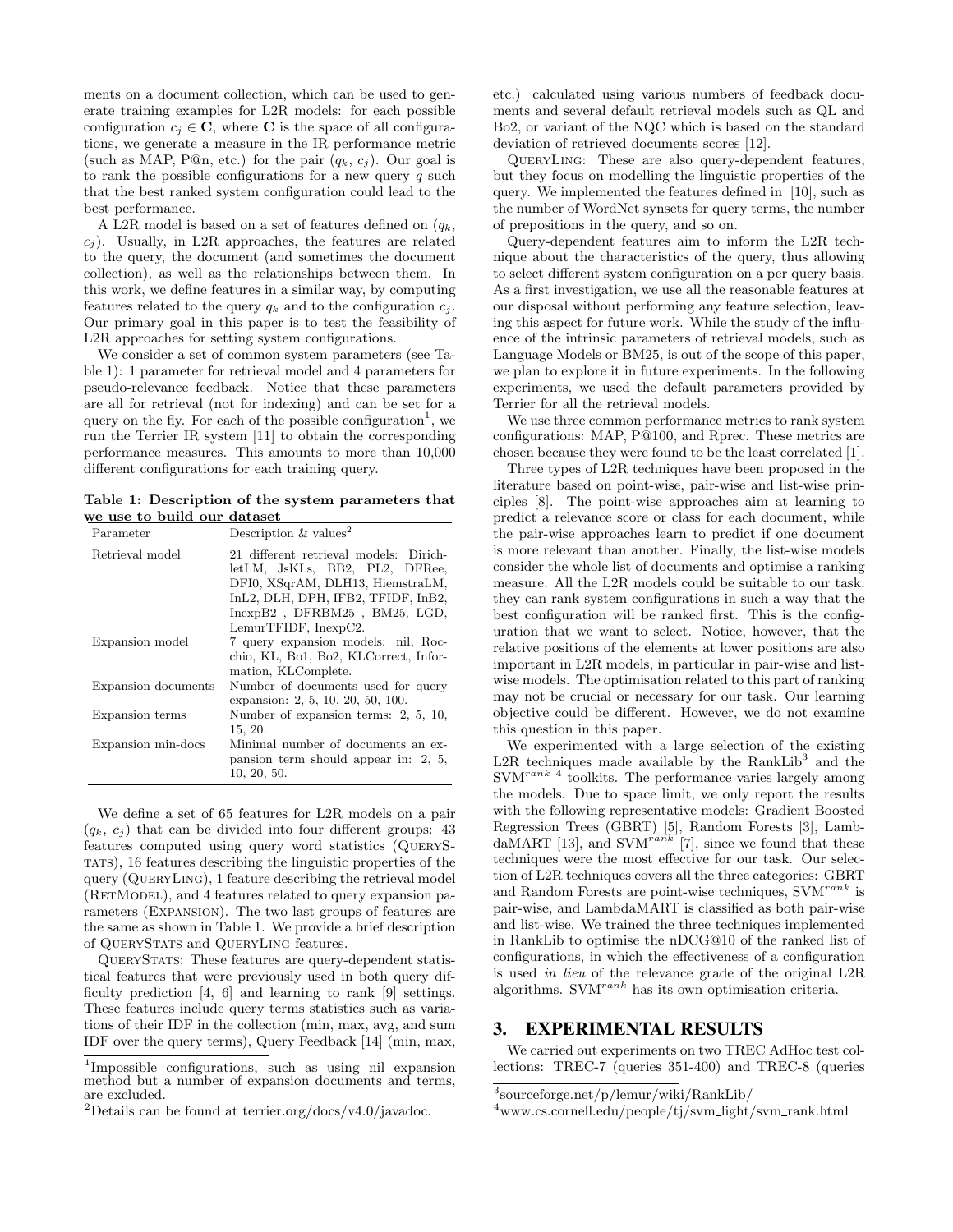|                                                                                       | MAP                                                                                                                     |                                                           | P@100                                                                                                                                      |                                                           | RPrec                                                                                                                   |                                                           |
|---------------------------------------------------------------------------------------|-------------------------------------------------------------------------------------------------------------------------|-----------------------------------------------------------|--------------------------------------------------------------------------------------------------------------------------------------------|-----------------------------------------------------------|-------------------------------------------------------------------------------------------------------------------------|-----------------------------------------------------------|
| BM25<br>Grid Search                                                                   | 0.1942<br>0.2480                                                                                                        |                                                           | 0.1719<br>0.2213                                                                                                                           |                                                           | 0.2330<br>0.2835                                                                                                        |                                                           |
| Random Forests (All)<br>- QUERYSTATS<br>- QUERYLING<br>- RETMODEL<br>- EXPANSION      | $0.3319$ $~^{\rm \Delta}$<br>$0.3180$ $^{\circ}$<br>$0.3367$ $^{\circ}$<br>$0.3210$ $^{\circ}$<br>$0.2201$ <sup>V</sup> | $(-4.17%)$<br>$(+1.43%)$<br>$(-3.28\%)$<br>$(-33.68\%)$   | $\Delta$<br>$0.2785\,$<br>$\Delta$<br>0.2947<br>0.2835<br>Δ<br>0.2746<br>$0.1843$ <sup>V</sup>                                             | $(+5.80\%)$<br>$(+1.80\%)$<br>$(-1.44\%)$<br>$(-33.84\%)$ | $0.3439$ $~^{\rm \Delta}$<br>$0.3658$ $^{\circ}$<br>$0.3507$ $^{\circ}$<br>$0.3462$ $^{\circ}$<br>$0.2384$ <sup>V</sup> | $(+6.35\%)$<br>$(+1.96\%)$<br>$(+0.65\%)$<br>$(-30.69\%)$ |
| $\text{SVM}^{rank}$ (All)<br>- QUERYSTATS<br>- QUERYLING<br>- RETMODEL<br>- EXPANSION | $0.3073$ $~^{\Delta}$<br>$0.2820$ $^{\circ}$<br>$0.2918$ $~^{\Delta}$<br>$0.3118$ $~^{\Delta}$<br>$0.1723$ <sup>V</sup> | $(-8.23\%)$<br>$(-5.03\%)$<br>$(+1.48\%)$<br>$(-43.92\%)$ | 0.2529<br>$0.2667$ $^{\circ}$<br>0.2501<br>$0.2628$ $^{\circ}$<br>$0.1203$ <sup>V</sup>                                                    | $(+5.48\%)$<br>$(-1.11\%)$<br>$(+3.91\%)$<br>$(-52.43\%)$ | 0.3204<br>$0.3304$ $^{\circ}$<br>$0.3498$ $^{\circ}$<br>$0.3400$ $^{\circ}$<br>$0.1914$ <sup>V</sup>                    | $(+3.12\%)$<br>$(+9.19\%)$<br>$(+6.10\%)$<br>$(-40.28\%)$ |
| GBRT (All)<br>- QUERYSTATS<br>- QUERYLING<br>- RETMODEL<br>- EXPANSION                | $0.3338$ $~^{\Delta}$<br>$0.3375$ $~^{\Delta}$<br>$0.2982$ $^{\circ}$<br>$0.3299$ $^{\circ}$<br>$0.2345$ <sup>V</sup>   | $(+1.11\%)$<br>$(-10.68\%)$<br>$(-1.17%)$<br>$(-29.75%)$  | $0.2803$ $^{-\vartriangle}$<br>0.2699<br>0.2908<br>0.2702<br>$0.1775$ <sup>V</sup>                                                         | $(-3.71\%)$<br>$(+3.75%)$<br>$(-3.62\%)$<br>$(-36.66\%)$  | $0.3400$ $~^{\Delta}$<br>$0.3275$ $^{\circ}$<br>$0.3288$ $^{\circ}$<br>$0.3581$ $^{\circ}$<br>$0.2505$ <sup>V</sup>     | $(-3.71\%)$<br>$(-3.31\%)$<br>$(+5.32\%)$<br>$(-26.32\%)$ |
| LambdaMART (All)<br>- QUERYSTATS<br>- QUERYLING<br>- RETMODEL<br>- EXPANSION          | $0.3271$ $~^{\Delta}$<br>$0.3272$ $^{\circ}$<br>$0.3324$ $\circ$<br>$0.3144$ $^{\circ}$<br>$0.2188$                     | $(+0.03\%)$<br>$(+1.62\%)$<br>$(-3.87\%)$<br>$(-33.11\%)$ | $\Delta$<br>0.2772<br>$\Delta$<br>0.2705<br>$\triangle$<br>0.2695<br>$0.2713$ $^{\circ}$<br>$0.1456$ <sup><math>\triangledown</math></sup> | $(-2.42\%)$<br>$(-2.78\%)$<br>$(-2.13\%)$<br>$(-47.49\%)$ | 0.2873<br>0.2692<br>$0.3486$ $~^{\Delta}$<br>$0.3528$ $^{\circ}$<br>$0.2078$ <sup>V</sup>                               | $(-6.28\%)$<br>$(+21.34\%)$<br>$(+22.78%)$<br>$(-27.67%)$ |
| Unner bound (oracle performance)                                                      | 0.4136                                                                                                                  |                                                           | 0.3434                                                                                                                                     |                                                           | 0.4490                                                                                                                  |                                                           |

Table 2: Results with different L2R models and feature ablations.  $\triangle$  indicates statistically significant improvements over the Grid Search baseline, according to a paired t-test ( $p < 0.05$ ).  $\blacktriangledown$  indicates statistically

401-450) for which we merged the queries into one set since the document collection is the same. We used a 5-fold cross validation, where each fold has separate training  $(3/5)$ , validation  $(1/5)$ , and test sets  $(1/5)$ . The training queries are used to train L2R models, the validation queries are used to minimise over-fitting, and the test queries are used to evaluate the learned models. We report the average performance on the test queries in Table 2. For each test query, we use the system configuration that has been ranked first by the learned models.

In order to evaluate the effect of each group of features presented in Section 2 (QueryStats, QueryLing, Ret-Model, Expansion) for selecting the configuration, we perform the following abalation analysis: we remove one group of features at a time, and perform again the learning and testing without the ablated features in order to see the change in retrieval effectiveness. A large decrease in retrieval effectiveness would indicate that the ablated features are deemed important for the learner.

The rows with (All) mean that the models have been learned using the full set of 65 features, while the other rows exhibit results without the ablated group of features. We compare the results of our approach to two baselines: a Grid Search method, which selects the best configuration on a set of training queries (we used both the training and the validation queries here) and uses it on the test queries. This corresponds to the common practice in IR for setting multiple parameters at once. Notice that this configuration is query-independent. For an easy comparison, we also provide the performance of a standard BM25 run (without query expansion), using the default configuration provided by Terrier. We also report in Table 2 the Upper bound of our method, which uses the best possible system configuration for each query (i.e. the oracle performance).

On analysing Table 2, we can make three main observations. Firstly, and most importantly, we see that all L2R techniques can effectively learn to rank reasonable system configurations. All the L2R models can produce much better results than the traditional way (Grid Search) to set system parameters. This result clearly indicates the benefit of using a L2R model to select an appropriate system configuration for a query, rather than setting a unique configuration globally. Among the L2R models, Random Forest, GBRT and LambdaMART produce equivalent performances, while  $\text{SVM}^{rank}$  performs slightly lower. The superiority of pairwise and list-wise models over point-wise models cannot be concluded. This observation differs slightly from the traditional use of L2R models where pair-wise and list-wise models are found to perform better than point-wise models [8]. The difference can be explained by the fact that the relative positions of configurations at lower ranks have important impact in pair-wise and list-wise L2R models, while this is not important for our task. The L2R models also compare favorably to the best performing systems of the TREC-7 and TREC-8 AdHoc tracks. The best systems at TREC-7 and TREC-8 achieved 0.3032 and 0.3303 in MAP, while the LambdaMART (All) model can produce 0.3148 and 0.3396 in MAP on the two separate sets of queries.